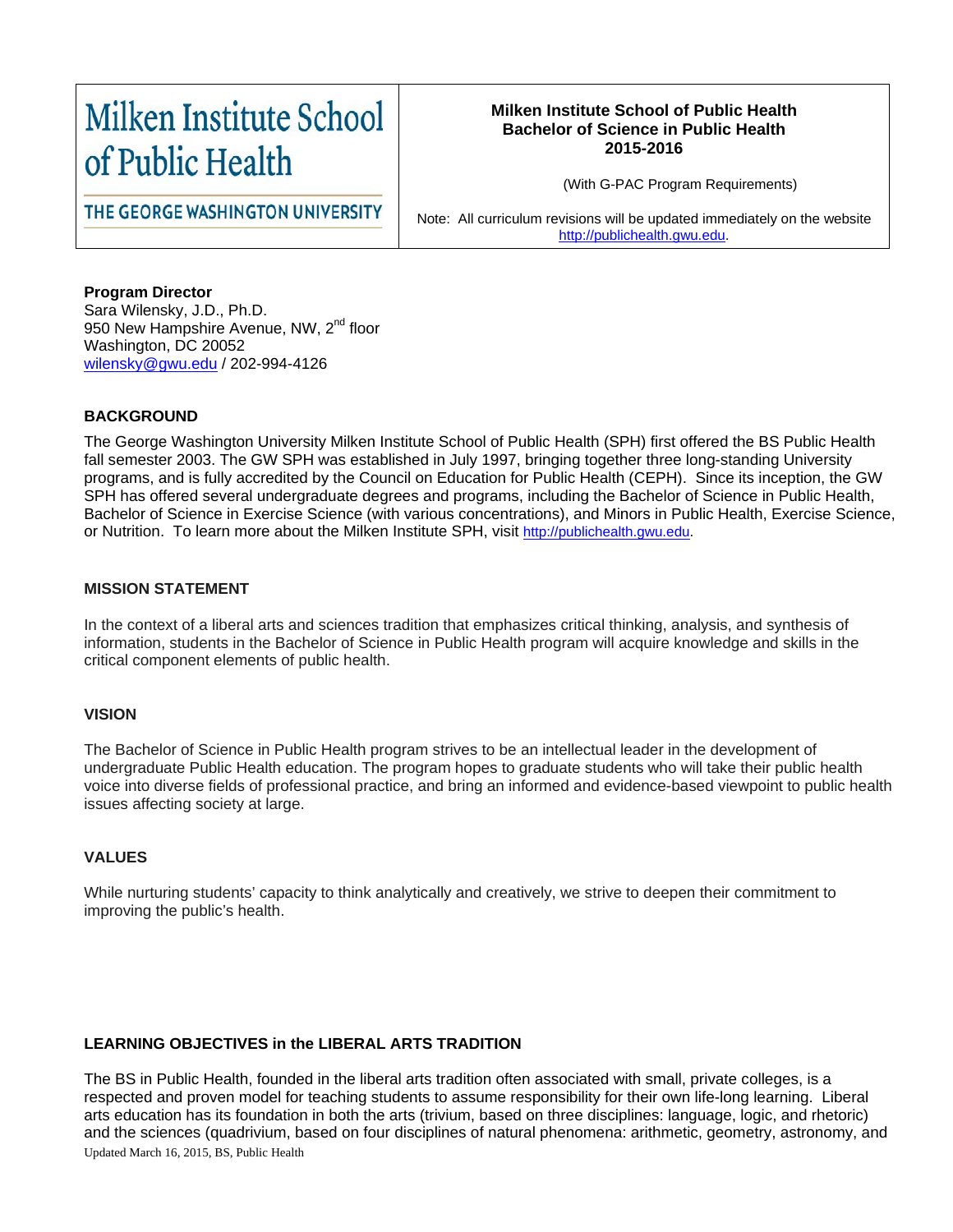music) as studied in medieval universities. While contemporary arts and sciences programs have expanded beyond the imagination and expectations of the medieval founders, it is within the context of this liberal arts tradition that the BS in Public Health strives to prepare students for progressive independence, maturity, knowledge of the world, understanding of diverse inhabitants, and respect for their differing points of view. Because this degree is intended to convey technical detail and analytic skills, but with a liberal arts philosophical base, it also has the educational objectives of nurturing critical thinking, analysis, and synthesis of information, and recognizing the historical and societal associations of current trends in public health and health care delivery.

#### **CORE COURSE COMPETENCIES**

The following competencies are designed to be achieved by all public health majors through the indicated courses: Upon completion of the Bachelor of Science in Public Health, students will be able to:

- 1. Assess the impact of historical, cultural, political, environmental, behavioral, and socio-economic factors on population/community health and health status (courses: 1101, 1102, 2112, 3132, 3133, 3135W).
- 2. Describe the organization, financing, and delivery of health services and public health systems (courses: 1101, 3130, 3133, 3135W, 4140W).
- 3. Describe the underlying biological factors relating to public health issues and discuss how these factors inform interventions to improve population health (courses: 1101, 2112, 2110, 3131, 3132, 3133, 4140W).
- 4. Critically review multiple types of research, develop an understanding of data and research, and develop and evaluate public health interventions based on available evidence (courses: 3131, 3133, 4140W).
- 5. Evaluate policy, behavioral, environmental, and systems options for addressing current public health and health care concerns (courses: 2112, 3130, 3132, 3133, 3135W, 4140W).
- 6. Prepare written and oral communication to convey public health concepts and analysis clearly and persuasively (all courses).
- 7. Use an interdisciplinary approach to develop and evaluate public-health research interventions based on current evidence (course: 4140W).

#### **CAREERS**

The BS in Public Health strives to increase awareness and understanding of public health principles among students who are preparing for professional careers in fields such as:

- Allied Health
- **Business**
- Health Education
- Health Services Administration
- Law
- Medicine (or another of the health professions)
- Public Health (both those who plan to pursue graduate degrees in public health or students who intend to pursue entry-level jobs in specific sectors of public health, health services, or public policy for which bachelor's level education is appropriate).

#### **ADMISSIONS**

Students apply to the BS in Public Health during the spring semester of their sophomore year. **Students must have a GPA of at least 3.0 to be considered for admission to the program.** Students accepted into the program matriculate in the fall semester of their junior year, upon completion of 60 credits. Transfer students must be admitted and matriculating at GW before they will be considered for admission to the BS in Public Health program.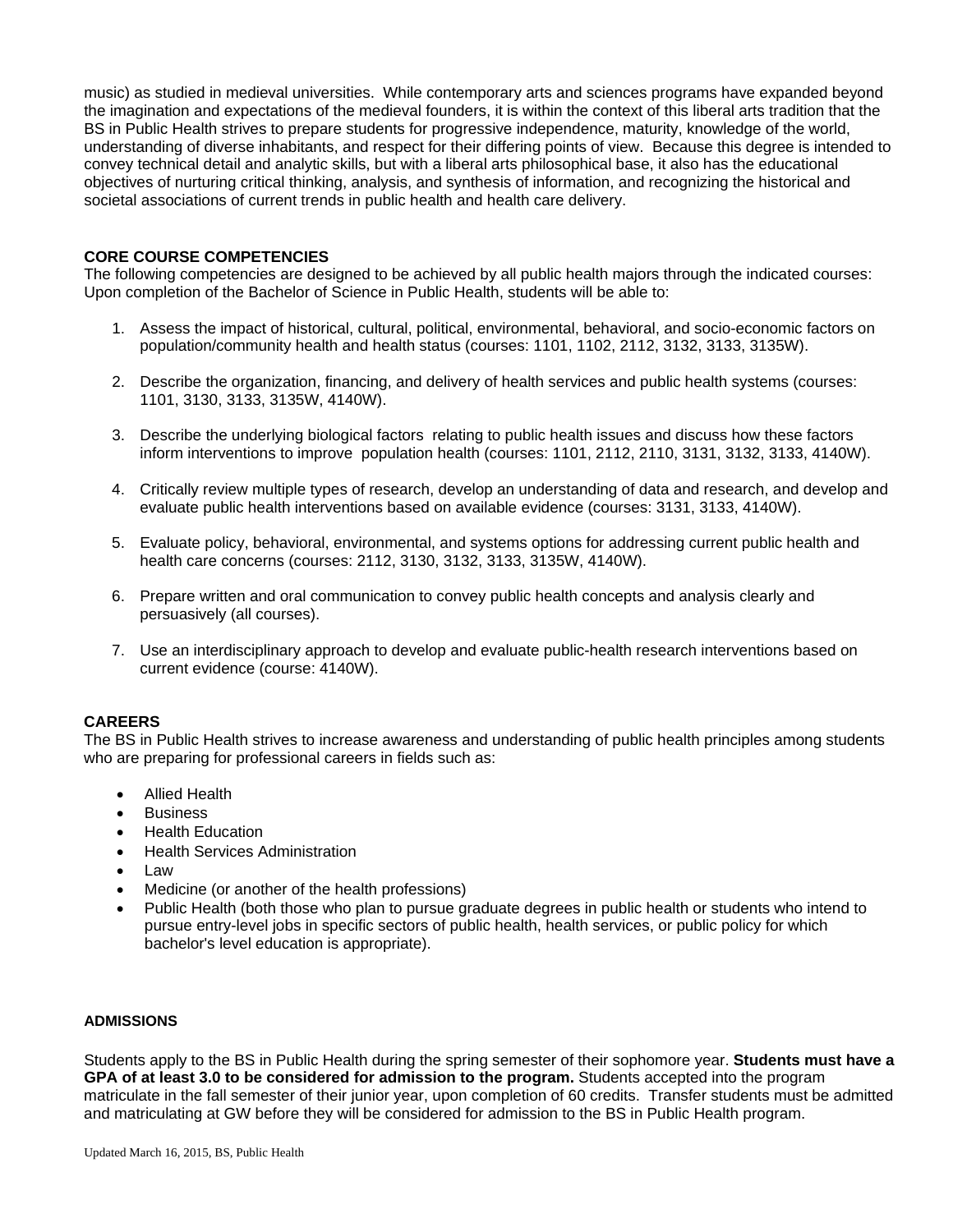It is recommended that students receive guidance about the program before submitting an application. Students may receive guidance from either Program Advisor Candace Leake [\(cleake@email.gwu.edu\)](mailto:cleake@email.gwu.edu) or Admissions Department [\(GWSPHadmit@gwu.edu\)](mailto:GWSPHadmit@gwu.edu). Please email either individual to schedule an appointment to discuss the program.

The application should be **in the form of a PDF** and include the following materials:

- 1. A completed *Transfer Application from Within GW Form* [http://publichealth.gwu.edu/pdf/gwsph\\_transfer\\_within\\_application.pdf](http://publichealth.gwu.edu/pdf/gwsph_transfer_within_application.pdf)
- 2. 250 word responses (each) to the following questions:
	- 1. What public health issues concerns you most and why?
	- 2. What role will the public health major play in your goals to become a lifelong learner?
- 3. Your resume
- 4. Your transcript (you may include either an official or unofficial transcript, as long as GPA is included)

Students must submit their application via email to [GWSPHadmit@gwu.edu.](mailto:GWSPHadmit@gwu.edu) The subject heading of the email should be BSPH (year you are applying) Application (ex: BSPH 2016 Application)

The application deadline is March 1st (if on a holiday or weekend, submissions are accepted the next business day). **Incomplete or late applications will not be considered.**

Admission to the program is made on a selective and space available basis. The admissions committee considers applications holistically, considering applicant's academic strengths, commitment to public health, leadership qualities, and other attributes.

No student is considered to have declared a public health major until this process is completed and the student has received and returned, signed the letter of acceptance from the GWSPH Office of Recruitment and Admissions. Thereafter students receive guidance from the Program Advisor. Students are strongly encouraged to receive academic guidance from the Program Advisor in order to register for all subsequent semesters.

Students follow the prescribed curriculum effective in the year that he/she matriculates into the BS in Public Health program.

#### **ACADEMIC DEGREE REQUIREMENTS FOR GRADUATION\***

There are three categories of Degree Requirements: General Curriculum Requirements (G-PAC), Public Health Core Courses, and Public Health Electives. Students take other electives to total the 120 credits required to graduate.

# **A. G-PAC REQUIREMENTS** (28-34 credit hours)

Students are required to complete a minimum of 24 credit hours of analytical course work distributed across a range of disciplines in the following manner. Courses taken to fulfill G-PAC components can also be counted toward a major or a minor.

#### **Perspective**

Courses that meet learning objectives for the category of Perspective can double count with courses taken toward the Analysis requirement.

- Global or Cross-Cultural
- **Local or Civic Engagement**

#### **Analysis**

- Mathematics or Statistics- 3 credit hours in an approved mathematics or statistics course to achieve learning goals for quantitative reasoning. Public Health students recommended to take STAT 1127.
- Natural/Physical Sciences with lab- 6 credit hours in approved natural and physical sciences courses (must include a lab component) to achieve learning goals for scientific reasoning.
- Social Sciences- 6 credit hours in approved social sciences courses to achieve learning goals in quantitative, scientific, critical or creative thinking.

Updated March 16, 2015, BS, Public Health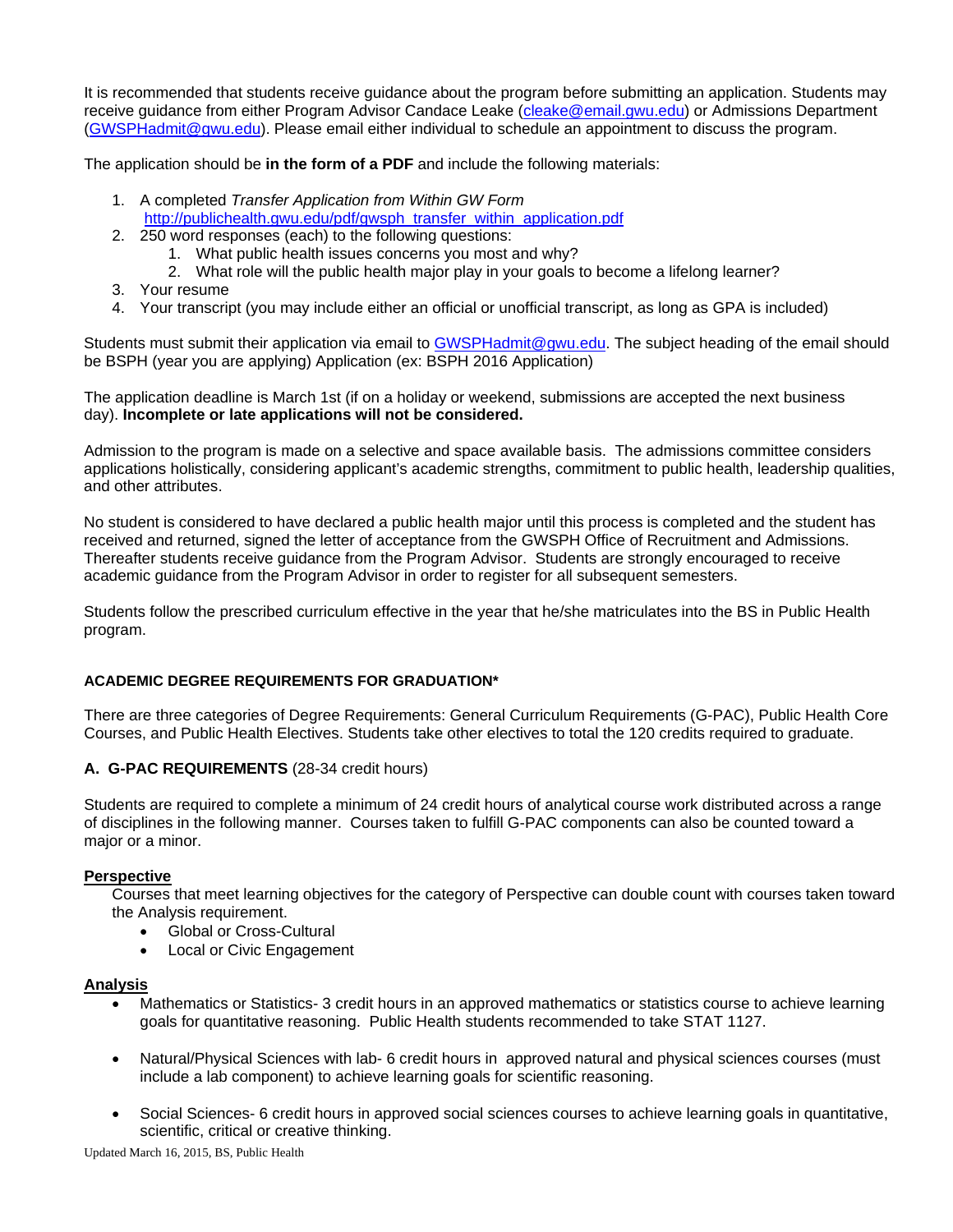- Humanities- 6 credit hours in approved humanities courses to achieve learning goals in either critical or creative thinking
- Arts- 3 credit hours in an approved arts course (visual, performing, critical, or historical practices) to achieve learning goals in either critical or creative thinking.

## **Communication**

Students are required to demonstrate both written and oral communication skills. Courses taken to meet this learning objective can be double counted with courses taken toward Analysis and/or Perspective requirements.

- Written Communications- Students must take UW 1020 in their freshman year plus two (2) Writing in the Discipline (WID) courses. Students must successfully complete UW 1020 before taking WID courses in order to receive credit for the Written Communication requirement. One WID course can double count with courses taken to count toward Analysis or Perspective requirement.
- Oral Communications- Of the G-PAC analysis/perspective courses, or selected from a course required from the student's major students must take one approved course that includes a component of oral communication.

Transfer credit and credit by examination (AP, IB, etc.) cannot be used to fulfill any part of the G-PAC requirements. Students should consult with Advisors with specific questions.

# **Milken Institute SPH follows the GW Columbian College of Arts and Sciences G-PAC Requirements\* with the following specifications**:

- Students must take either BISC 1005, BISC 1111 or equivalent (with approval from the PubH 2110 instructor) as a pre-requisite to taking Public Health Biology (PubH 2110)
- Students must take one semester of statistics (STAT 1127 is preferred) as a pre-requisite for Epidemiology (PubH 3131).
- Students must take Econ 1011 or equivalent (with approval from the PubH 3130 instructor) as a pre-requisite to taking Health Services

See CCAS website for most up-to-date version of G-PAC (general curriculum) requirements: [http://advising.columbian.gwu.edu/g-pac.](http://advising.columbian.gwu.edu/g-pac) Consult with the Program Advisor. Courses may count toward more than one requirement.

f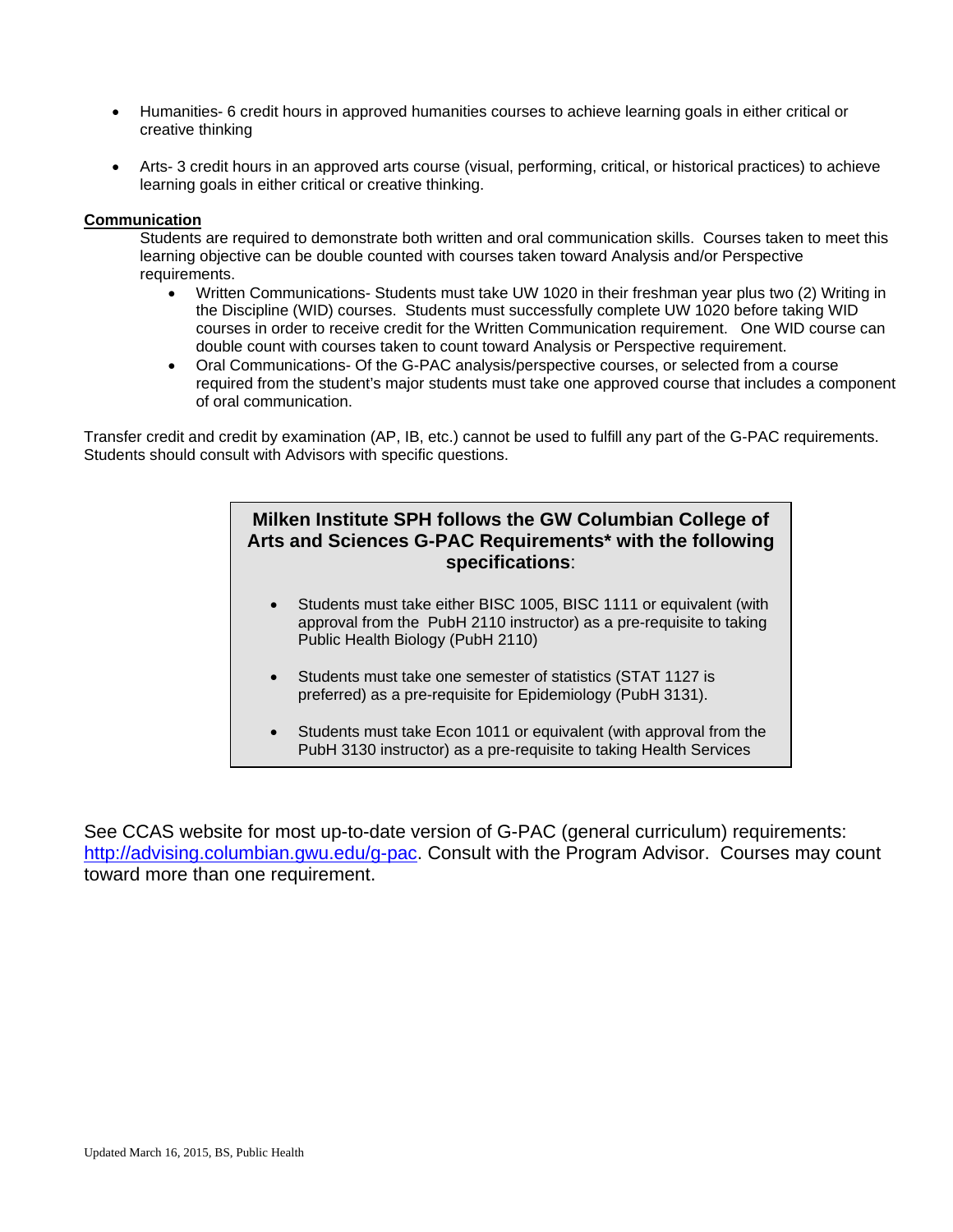# **B. PUBLIC HEALTH CORE COURSES (30 credits, 10 courses)**

The public health major curriculum constitutes 42 credits: 30 core credit credits and 12 elective credit credits offered through the Milken Institute SPH.

| <b>Public Health Core Courses</b> |                |                                                     |  |  |
|-----------------------------------|----------------|-----------------------------------------------------|--|--|
| <b>Required Courses</b>           | <b>Credits</b> | <b>Course Title</b>                                 |  |  |
| PubH 1101                         | 3              | Introduction to Public Health and Health Services   |  |  |
| PubH 1102                         | 3              | History of Public Health                            |  |  |
| PubH 2110                         | 3              | <b>Public Health Biology</b>                        |  |  |
| PubH 2112                         | 3              | Principles of Health Education and Health Promotion |  |  |
| PubH 3130                         | 3              | Health Services Management and Economics            |  |  |
| PubH 3131                         | 3              | Epidemiology: Measuring Health and Disease          |  |  |
| PubH 3132                         | 3              | <b>Health and Environment</b>                       |  |  |
| PubH 3133                         | 3              | Global Health and Development                       |  |  |
| PubH 3135-W                       | 3              | <b>Health Policy</b>                                |  |  |
| PubH 4140-W                       | 3              | Senior Seminar                                      |  |  |
| <b>TOTAL</b>                      | 30             |                                                     |  |  |

## **C. PUBLIC HEALTH ELECTIVE COURSES (12 credits).**  *No more than 9 elective credits may be taken through study abroad programs.*

| <b>Approved Public Health Elective Courses</b> |                |                                                               |  |  |  |
|------------------------------------------------|----------------|---------------------------------------------------------------|--|--|--|
| <b>Elective Courses</b>                        | <b>Credits</b> | <b>Course Title</b>                                           |  |  |  |
| <b>HLWL 1106</b>                               | 3              | Drug Awareness                                                |  |  |  |
| <b>HLWL 1109</b>                               | 3              | <b>Human Sexuality</b>                                        |  |  |  |
| <b>HLWL 1110</b>                               | 3              | <b>Issues in Alternative Medicine</b>                         |  |  |  |
| <b>EXNS 1114</b>                               | 3              | <b>Community Nutrition</b>                                    |  |  |  |
| <b>EXNS 2119</b>                               | 3              | <b>Basic Nutrition</b>                                        |  |  |  |
| <b>EXNS 2122</b>                               | 3              | Food Systems in Public Health                                 |  |  |  |
| <b>HIST 3363</b>                               | 3              | Race, American Medicine, and PH: African-American Experiences |  |  |  |
| <b>ANTH 3504</b>                               | 3              | Illness, Healing and Culture                                  |  |  |  |
| <b>ANTH 3513</b>                               | 3              | Human Rights and Ethics                                       |  |  |  |
| <b>ANTH 6302</b>                               | 3              | <b>Issues in Development</b>                                  |  |  |  |
| <b>BIOC 3560</b>                               | 3              | Diet, Health, and Longevity                                   |  |  |  |
| <b>GEOG 2137</b>                               | 3              | <b>Environmental Hazards</b>                                  |  |  |  |
| <b>HSCI 2101</b>                               | 3              | Psychosocial Aspects of Health and Illness                    |  |  |  |
| <b>ORSC 4161</b>                               | $\overline{3}$ | Organizational Research Methods                               |  |  |  |
| PSC 2101                                       | 3              | Scope & Methods in Political Science                          |  |  |  |
| <b>PSYC 2101</b>                               | 3              | Research Methods - Psychology                                 |  |  |  |
| PubH 1099                                      | $1 - 3$        | Variable Topics                                               |  |  |  |
| PubH 2113                                      | 3              | Impact of Culture Upon Health                                 |  |  |  |
| PubH 2114                                      | 3              | Environment, Health and Development                           |  |  |  |
| PubH 2115                                      | 3              | Health, Human Rights, and Displaced Persons                   |  |  |  |
| PubH 2116                                      | 3              | <b>Global Delivery of Health Services</b>                     |  |  |  |
| PubH 2117                                      | 3              | Service-Learning in Public Health                             |  |  |  |
| PubH 3136                                      | 3              | <b>Health Law</b>                                             |  |  |  |
| PubH 3137                                      | 3              | <b>Global Public Health Nutrition</b>                         |  |  |  |
| PubH 3150                                      | 3              | Sustainable Energy and Environmental Health                   |  |  |  |
| PubH 3151                                      | $\overline{3}$ | <b>Current Issues in Bioethics</b>                            |  |  |  |
| PubH 3190                                      | $1 - 3$        | Various Topics in Public Health                               |  |  |  |

 $\overline{1}$